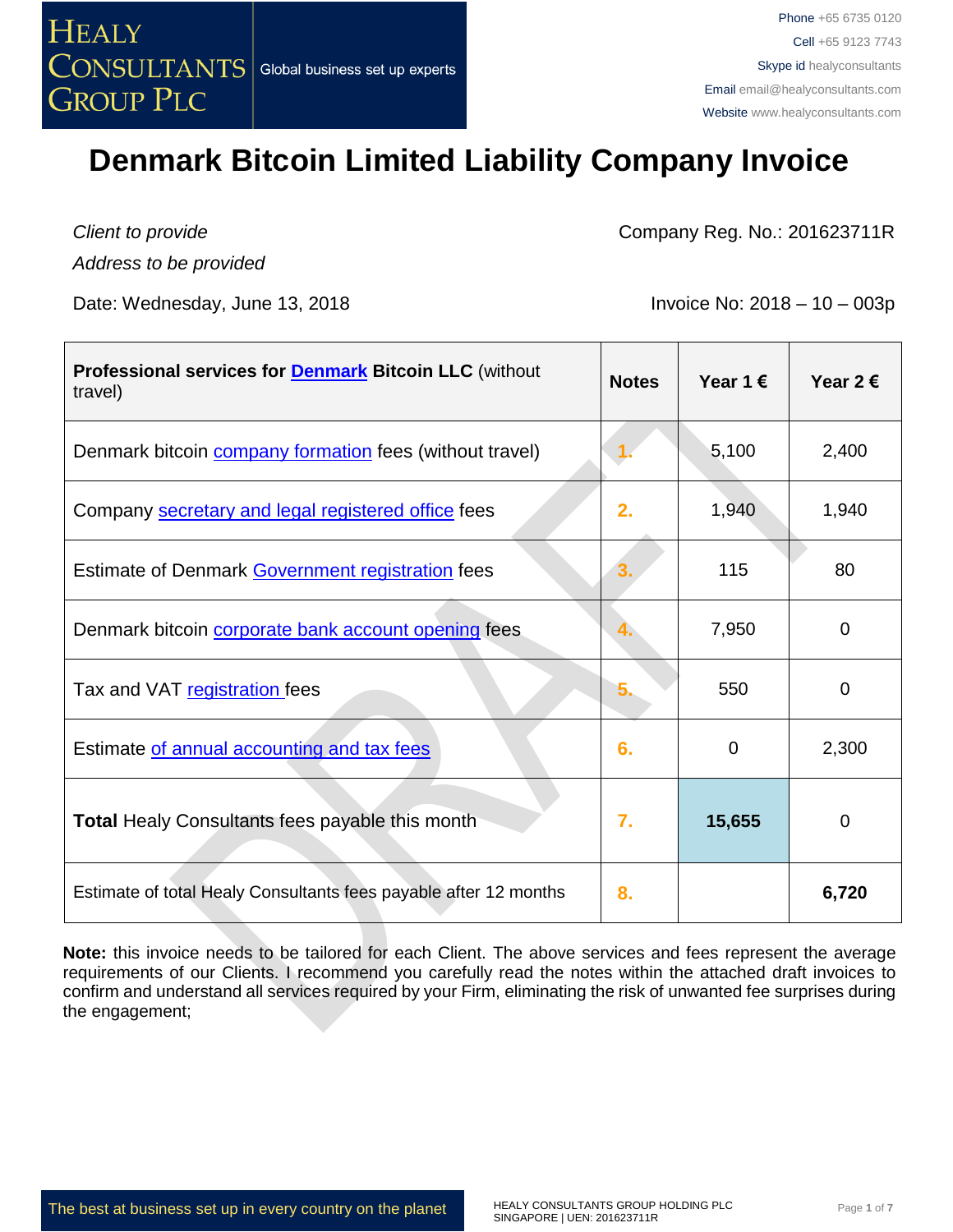

#### *Notes to invoice above*

**1.** Healy Consultants' fees to efficiently and effectively complete Denmark company registration within [two weeks](http://www.healyconsultants.com/denmark-company-registration/fees-timelines/#timelines) by **i)** choosing the optimum regulatory license for our Client's business activities; **ii)** reserving a company name with [Danish Business Authority;](https://danishbusinessauthority.dk/) **iii)** settling our accountant and lawyer fees and **iv)** preparing a high quality company incorporation application for submission to the [Danish](https://danishbusinessauthority.dk/)  [Business Authority;](https://danishbusinessauthority.dk/)

All **engagement fees** (click link) are agreed and paid up front and agree to the fees published on our country web pages. Consequently, there are no hidden fees, surprises or ambushes throughout the engagement. All engagement deadlines are agreed up front in the form of a [detailed project plan,](http://www.healyconsultants.com/index-important-links/example-project-plan/) mapping out [deliverables](http://www.healyconsultants.com/deliverables-to-our-clients/) by week throughout the engagement term;



Every week during the engagement, Healy Consultants will email our Client a [detailed status](http://www.healyconsultants.com/index-important-links/weekly-engagement-status-email/)  [update.](http://www.healyconsultants.com/index-important-links/weekly-engagement-status-email/) Our Client is immediately informed of engagement problems together with solutions. Your dedicated engagement manager is reachable by phone, Skype, live chat and email and will communicate in your preferred language;

**2.** In accordance with the [Denmark Private Companies Act,](http://www.eogs.dk/graphics/selskaber/APS_en.html) a Denmark LLC company must appoint a company secretary, who may be a natural person or a body corporate, but the company secretary must be resident in Denmark. Healy Consultants will act as your Denmark Company Secretary, for which our annual responsibilities include **i)** preparation and filing of the annual return; **ii)** securely maintaining company records; **iii)** liaising with the Denmark Government on behalf of our Client; **iv)**  legal filing of changes of company structure; and **v)** ensuring company record compliance with local company law;

In accordance with the [Denmark Private Companies Act,](http://www.eogs.dk/graphics/selskaber/APS_en.html) a Denmark LLC shall as from the date of its incorporation have a legal registered office in Denmark, to which all official Government communications and notices may be addressed. To comply with this statutory requirement, Healy Consultants Denmark business office will be the registered office address for your Denmark Company. Thereafter, this address will be used to receive Government correspondence including **i)** tax letters **ii)** notice of the legal annual return; and **iii)** all government communications. Most of our Clients wish to place [Healy Consultants'](http://www.healyconsultants.com/corporate-outsourcing-services/company-secretary-and-legal-registered-office/) office address on invoices, contracts, websites and business cards;

This fee is an estimate of Government costs payable during your Firm's engagement. For transparency purposes, all government fee payments will be supported by original receipts and invoices. Examples of Government costs include **i)** reserving the company name; **ii)** obtaining the [nemID](https://www.nemid.nu/dk-en/) signature and **iii)** obtaining the certificate of incorporation with the [Danish Business Authority](https://danishbusinessauthority.dk/)  [\(click link\).](https://danishbusinessauthority.dk/) Following engagement completion, Healy Consultants will refund our Client any excess of funds received over actual Government costs paid;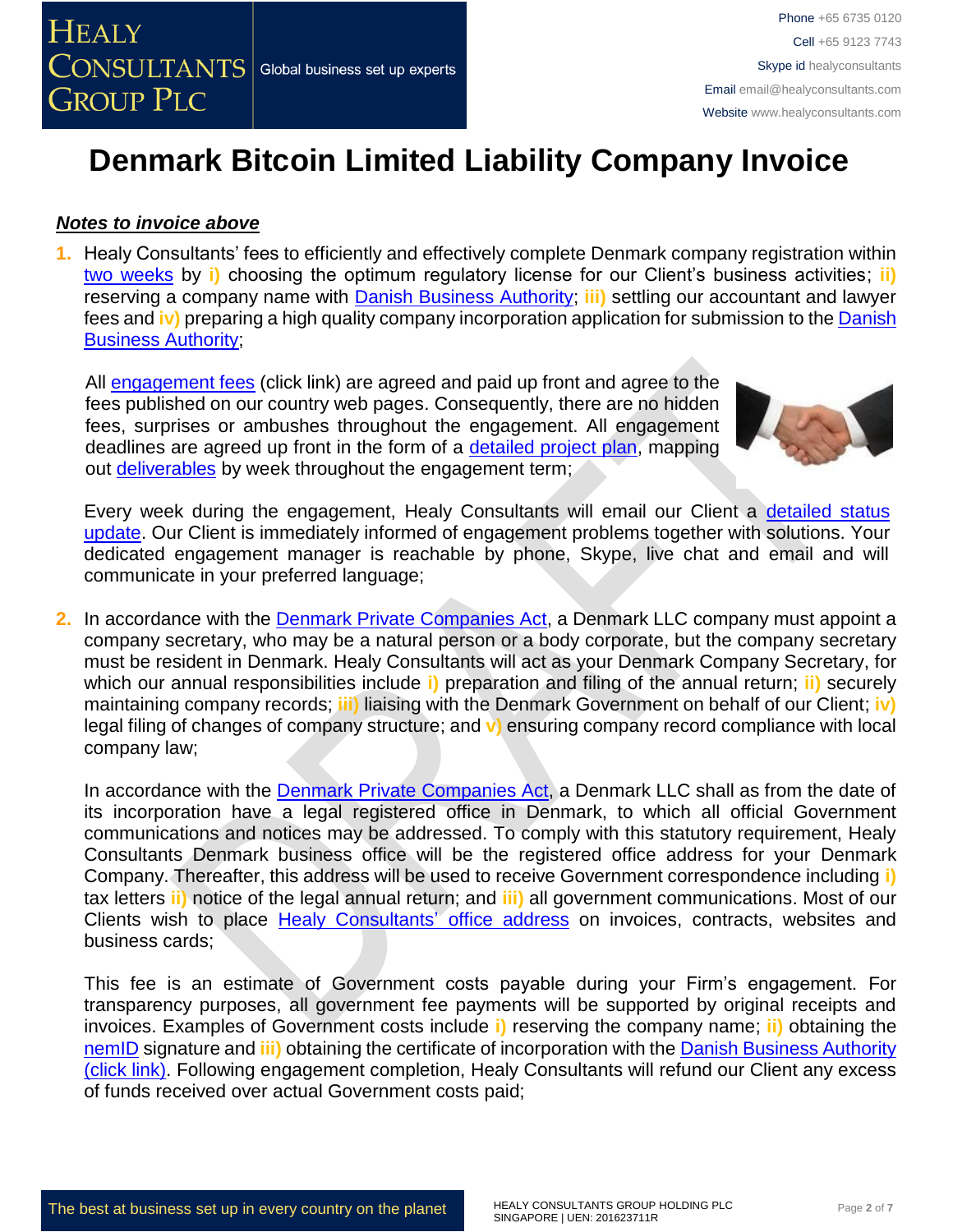

**3.** Healy Consultants Group PLC to secure cryptocurrency corporate bank account numbers within an average of [eight weeks,](http://www.healyconsultants.com/international-banking/bitcoin-business-bank-account/) including **i)** preparation of a quality business plan detailing the activities of our Client's business and [a detailed project plan,](http://www.healyconsultants.com/index-important-links/example-project-plan/) **ii)** contacting multiple banks and payment services providers (PSPs) to secure their confirmation they welcome a formal application from our Client's business **ii)** pre-fill the corporate bank account opening forms for our Client's signature **iv)** submit a quality corporate bank account opening application along with the KYC documentation required by the bank **vi)** aggressively negotiate with the Bank to minimize additional KYC documentation requirements and **v)** find solutions to [challenges that can occur](http://www.healyconsultants.com/engagement-project-management/) throughout the engagement;

Opening a corporate bank account for a cryptocurrency business is a time consuming task, but Healy Consultants Group PLC will shelter our Client from the administrative challenges. As you can appreciate, it is a difficult task to obtain bank account approval when shareholders, directors and bank signatories reside overseas. Healy Consultants will prepare a business plan for the bank to optimize the probability of corporate bank account approval without travel. Depending on **i)** our Client's nationality and **ii)** the bank's Compliance Department assessment of the risk profile of our Client's business, there is a 40% probability the bank will request bank signatories and directors to travel for a one-hour bank interview. Healy Consultants will try its best to negotiate with the bank for a travel exemption. If our Client must travel for the corporate bank account opening, Healy Consultants will refund our Client €950;

Global Banks and PSPs are also increasingly reluctant to board cryptocurrency businesses, so our Client should expect **i)** multiple banks and PSPs to decline to board our Client's business and **ii)** the internal compliance departments of all other banks to complete a thorough, detailed due diligence [review](http://www.healyconsultants.com/international-banking/opening-corporate-bank-accounts/) of their business. Consequently, our Clients should expect the bank account approval period to take at least 4 weeks from submission of a quality complete corporate bank account opening application;



Furthermore, all banks and PSPs will categorize our Client's cryptocurrency business as a high risk customer. Consequently, our Client should expect the Compliance Department to revert multiple times for [additional KYC information](http://www.healyconsultants.com/due-diligence/) re our Client's business including **i)** proof of business **ii)** proof for the source of funds / net worth **iii)** customer invoices and contracts and **iv)** evidence the business holds regulatory license or is legally exempt from the same and **v)** AML/CFT program. The Bank or PSP will only confirm their ability to board our Client's business after our Client and Healy Consultants Group PLC provide detailed, complete and high quality answers to these requests. Even if our Client supplies all KYC documentation, there is still a 30% probability the bank's Legal and Compliance Department will unexpectedly decline your corporate bank account application. In the unfortunate event this occurs, Healy Consultants will immediately discuss alternative corporate bank account [solutions \(click link\);](http://www.healyconsultants.com/global-corporate-banking-for-resident-company/)





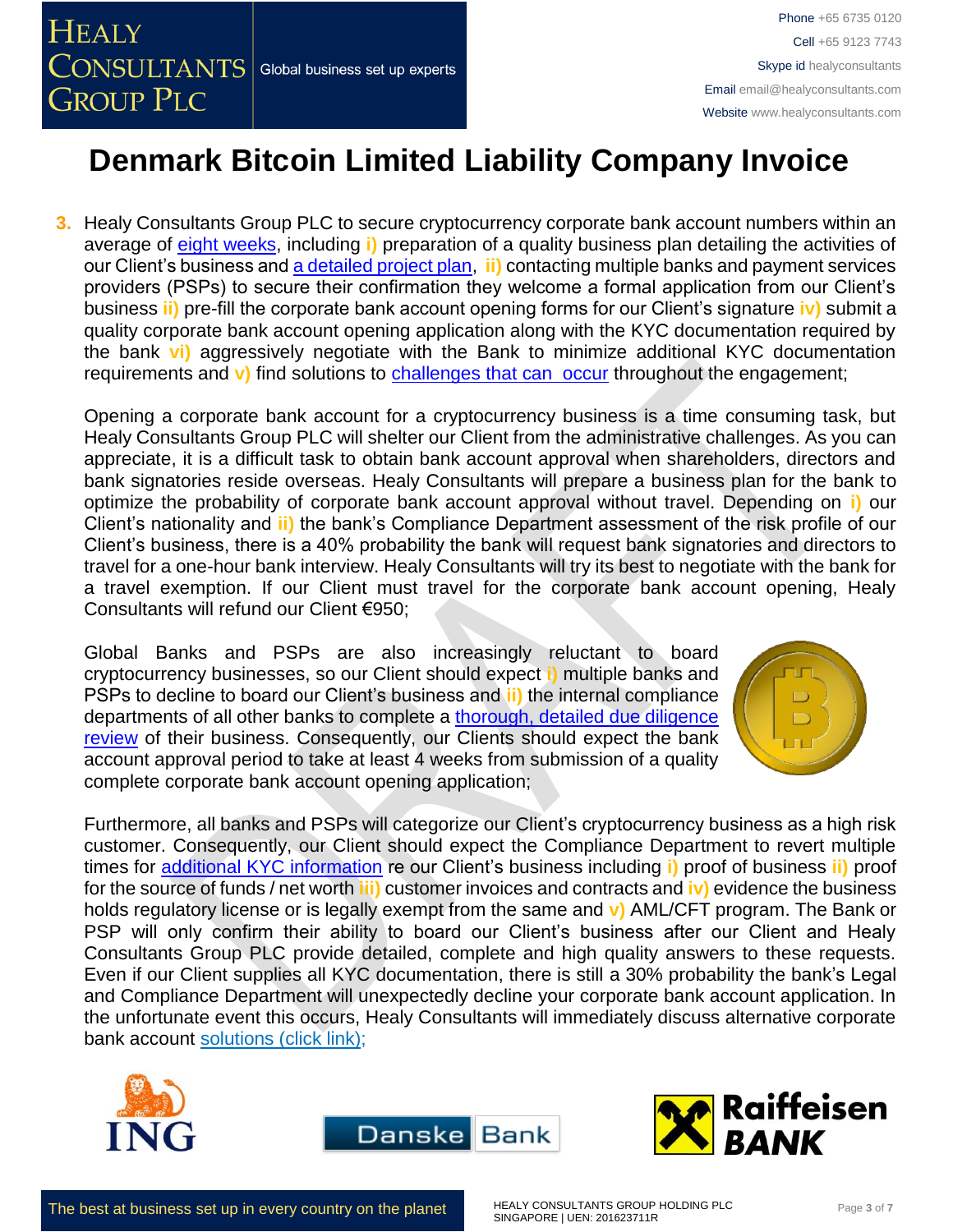If our Client's business **a)** includes multiple layers of corporate structure or **b)** in a [tax haven](http://www.healyconsultants.com/offshore-company-formation/traditional-tax-haven-companies/)  [jurisdiction](http://www.healyconsultants.com/offshore-company-formation/traditional-tax-haven-companies/) (e.g. Cayman Islands or BVI), the same will be viewed negatively by the Banks and our Client should expect 90% of them to decline to board our Client's business. To optimize the probability of timely finding a corporate banking solution, Healy Consultants Group PLC recommends our Client to **i)** keep their [corporate structure simple](http://www.healyconsultants.com/about-us/complex-client-engagements/simplify-business-setup/) and **ii)** register their business in a reputable, AML/CFT compliant [zero-corporate income tax jurisdiction](http://www.healyconsultants.com/company-formation/reputable-zero-tax-countries/) including **i)** Singapore **ii)** Hong Kong or **iii)** UAE or in a [low tax jurisdiction](http://www.healyconsultants.com/company-formation/low-tax-jurisdictions/) including **i)** Cyprus **ii)** Malta **iii)** Estonia or **iv)** Ireland;

As much as possible, Healy Consultants Group PLC will target the banks preferred by our Client. However, the banks enjoy ultimate power of approval for corporate bank account opening applications, so our Firm unfortunately cannot guarantee that the banks preferred by our Client will also be those interested to board his business.

- **4.** In accordance with [Denmark's Taxation Laws,](http://www.skat.dk/skat.aspx?oId=2068705&vId=0) each Danish business entity must register for corporate tax at the Denmark [Tax Authority;](https://www.tatime.gov.al/sq-al/Pages/default.aspx)
- **5.** For an active trading company, these **accounting and tax** fees are an estimate of Healy Consultants fees to efficiently and effectively discharge your annual company accounting and tax obligations. Following receipt of a set of draft accounting numbers from your company, Healy Consultants will more accurately advise accounting and tax fees. For a dormant company, Healy Consultants fees are only €950;



- **6.** All fees quoted in this invoice correspond to fees quoted on Healy consultant's [business website.](http://www.healyconsultants.com/company-registration-fees/) Please review this invoice carefully to identify errors. During the rush of a business day, it is possible Healy Consultants inadvertently made fee calculation errors, typing errors or omitted services or omitted historic fee payments from Clients. In the unfortunate event you identify invoice errors, please revert to me directly re the same. I apologize in advance if I or my staff made invoice errors;
- **7.** Assuming our Clients re-engage Healy Consultants in year 2, this fee is an estimate of the fees payable next year, 12 months after the date of company registration;
- **8.** The fees quoted in this invoice are a prediction of the fees required to efficiently and effectively complete this engagement in a timely manner. If during the engagement Healy Consultants realizes that the project is more complex than anticipated, requiring a large additional investment of time, my Firm will revert to request additional fees. If Healy Consultants completes the engagement faster and more easily than expected, Healy Consultants is happy to refund some fees to our Client;
- **9.** Engage Healy Consultants to [project manage](http://www.healyconsultants.com/project-manage-engagements/) business set up in every country on the planet. We are the best in the [world](http://www.healyconsultants.com/best-in-the-world/) at what we do, timely completing the  $A$  to  $Z$  of every country engagement;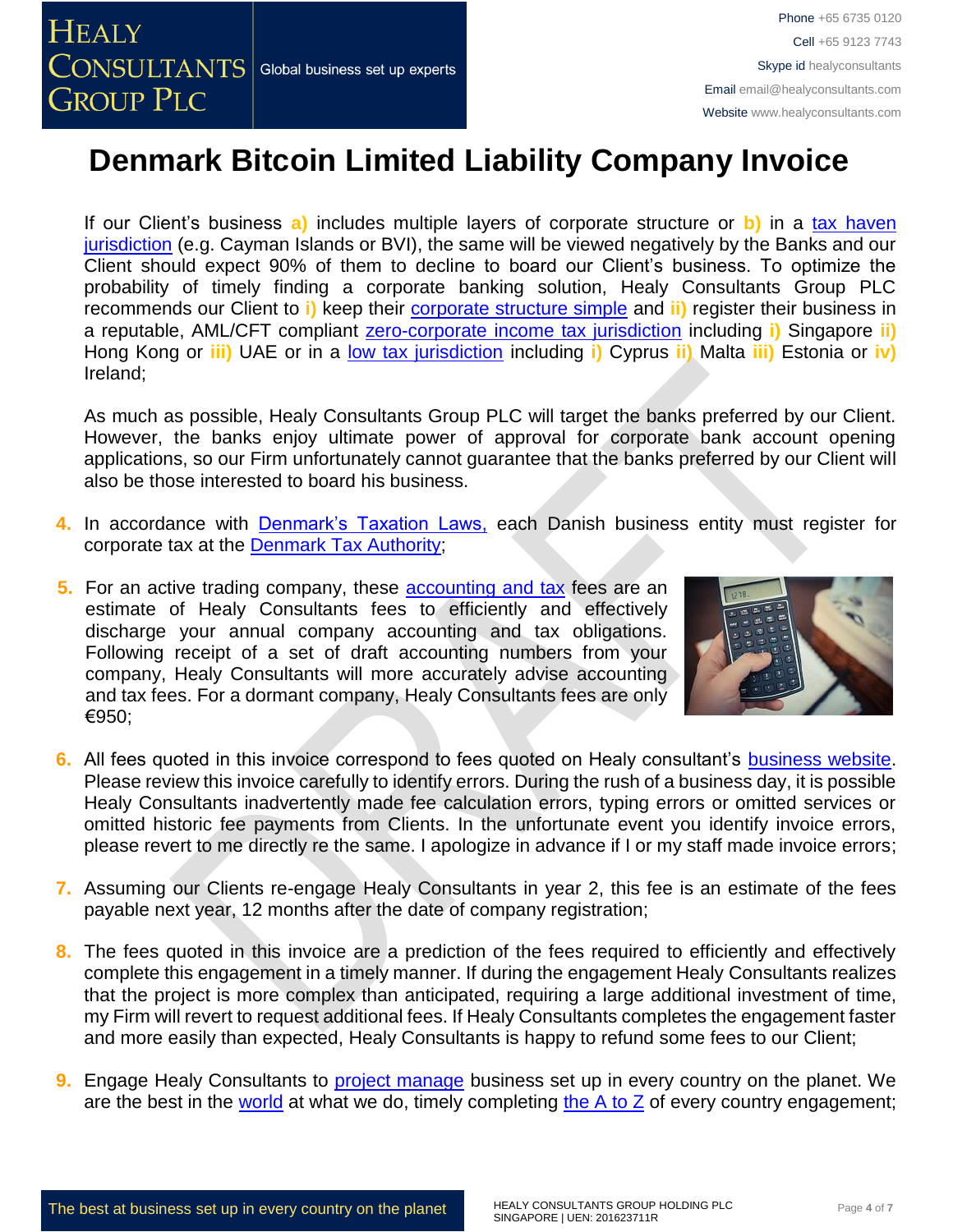

- **10.**Depending on our Client's business and nationality, the Government may require a special regulatory license to carry on your business in the country. Healy Consultants will assist our Client secure license approval; there may be additional engagement fees. However, the Government enjoys ultimate power of approval of company registrations and business licenses;
- **11.**In accordance with the [Denmark Companies Act,](http://www.eogs.dk/graphics/selskaber/APS_en.html) every Denmark Company must transfer at least 25% of the total share capital required of DKK 50,000 (approx. €7000) into the company's corporate bank account prior company incorporation. To efficiently and effectively advance the engagement in a timely manner, many of our Clients ask Healy Consultants to deposit these funds on their behalf;
- **12.** If our Client and Healy Consultants properly plan this engagement, our Clients' will *not* have to travel during this engagement. Healy Consultants will efficiently and effectively and aggressively complete company registration and corporate bank account opening in a timely manner without our Client presence. Instead, our Client will need to **i)** sign and get documents legalized in the embassy in their country of origin and **ii)** courier the originals to Healy Consultants office;



- 13. If our Client requires non-resident nominee shareholder and director services [\(click link\),](http://www.healyconsultants.com/corporate-outsourcing-services/nominee-shareholders-directors/) Healy Consultants will be pleased to assist. Our fee for professional, passive nominee non-resident corporate shareholder amounts to €2,100 per annum. Our fee to be both non-resident nominee director and shareholder amounts to €6,600 per annum. Being the sole shareholders and sole director of a Client's company exposes Healy Consultants to reputation, litigation and financial risk;
- 14. If required, Healy Consultants will be pleased to assist your firm secure employee EU [visa a](http://www.healyconsultants.com/denmark-company-registration/formation-support-services/)pprovals. Our fee is €3,950 for the first employee, €2,950 for the second employee, €950 per employee thereafter. Our employee visa fees includes preparation of a quality visa application and submitting to the correct Government immigration officers. The Government enjoys ultimate power of approval of visa applications. Consequently, guaranteed success is outside of Healy Consultants' control. What is inside our control is the preparation and submission of a high quality immigration visa application that maximizes the likelihood of visa approval;
- **15.**Monthly, quarterly and mid-year Government tax obligations include monthly and quarterly payroll reporting, VAT and corporation tax return filing. If you need our help, Healy Consultants can complete monthly Government reporting for a monthly fee of €860. Healy Consultants monthly support will include i) receive in dropbox the monthly invoices from our client ii) label monthly bank statement transactions iii) preparation and submission of VAT returns and iv) submission of monthly employee payroll reporting;
- **16.**Some of our Clients request Healy Consultants to provide temporary shared [office space](http://www.healyconsultants.com/virtual-office/) for 6 months until their preferred business premises is found. If your Firm requires this service, our onetime fee is €950. Monthly rental thereafter is paid directly to the landlord, independently of Healy Consultants;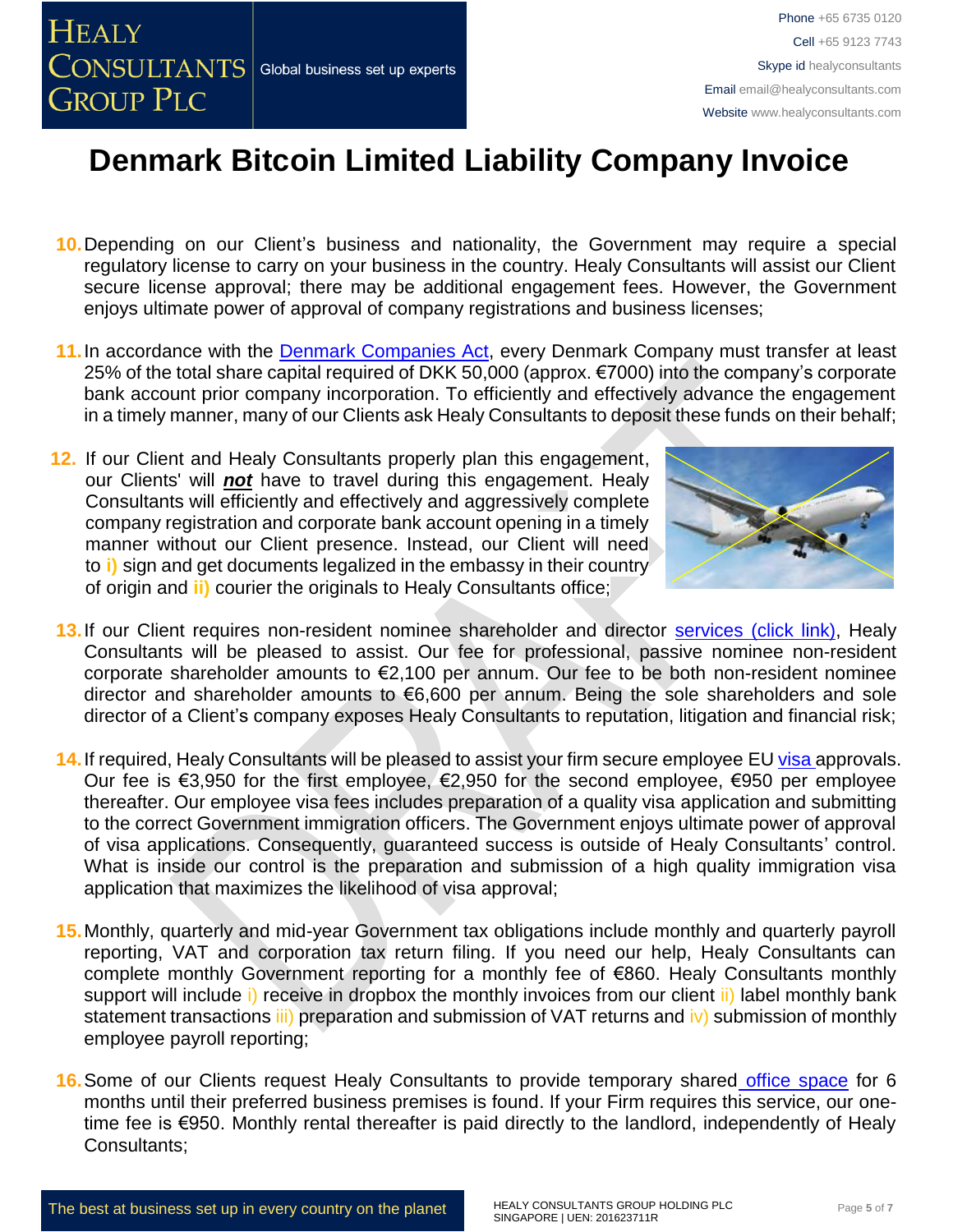

- **17.**Depending on our Client's business and nationality, the Denmark Government may require a special regulatory license to carry on your business in the country. Healy Consultants will assist our Client secure license approval; there may be additional engagement fees. However, the Government enjoys ultimate power of approval of company registrations and business licenses;
- **18.**During the engagement, shareholders and directors documents may need to be translated into the local language before the Government and Bank approves company registration and corporate bank account opening respectively. Consequently, our Client should budget for possible additional translation and embassy atestation fees. Either our Client or Healy Consultants can complete this administrative task;

As always, Healy Consultants will negotiate with all third parties to eliminate or reduce additonal engagement costs. For transparency purposes, all third party fee payments will be supported by original receipts and invoices. Examples of possible third party payments include **i)** embassy fees **ii)** notary public costs **iii)** official translator fees;

- **19.**As stipulated on [our website](http://www.healyconsultants.com/) and in section 3 of our engagement letter, Healy Consultants will only commence the engagement following **i)** settlement of our fees and **ii)** completion and signing of our legal engagement letter;
- **20.**It is important our Clients are aware of their personal and corporate tax obligations in their country of residence and domicile; and they will fulfill those obligations annually. Let us know if you need Healy Consultants help to clarify your local and international annual tax reporting obligations;
- **21.**Some of our Clients require an [immediate Denmark](http://www.healyconsultants.com/turnkey-solutions/) solution. With this strategy, within a day Healy Consultants can supply our Client **i)** an existing dormant Denmark company number and **ii)** an already approved corporate bank account number and **iii)** a business address. Turnkey solutions are attractive to those entrepreneurs who wish to immediately close a country deal, sign a contract or invoice a customer;
- **22.**As stipulated on our [business website](http://www.healyconsultants.com/) and in section 3 of our engagement letter, Healy Consultants will only commence the engagement following **i)** settlement of our fees and **ii)** completion and signing of our legal engagement letter;
- **23.**Healy Consultants will only incorporate your company after 75% of [due diligence documentation](http://www.healyconsultants.com/due-diligence/) is received by email. Healy Consultants will only open a corporate bank account after 100% of the Client's original due diligence documentation is received by courier;
- **24.**During the annual renewal engagement with our Client, our in-house [Legal and Compliance](http://www.healyconsultants.com/about-us/key-personnel/cai-xin-profile/)  [Department \(click link\)](http://www.healyconsultants.com/about-us/key-personnel/cai-xin-profile/) reviews the quality and completeness of our Client file. Consequently, Healy Consultants may revert to our Client to ask for more up to date [due diligence documentation;](http://www.healyconsultants.com/due-diligence/)